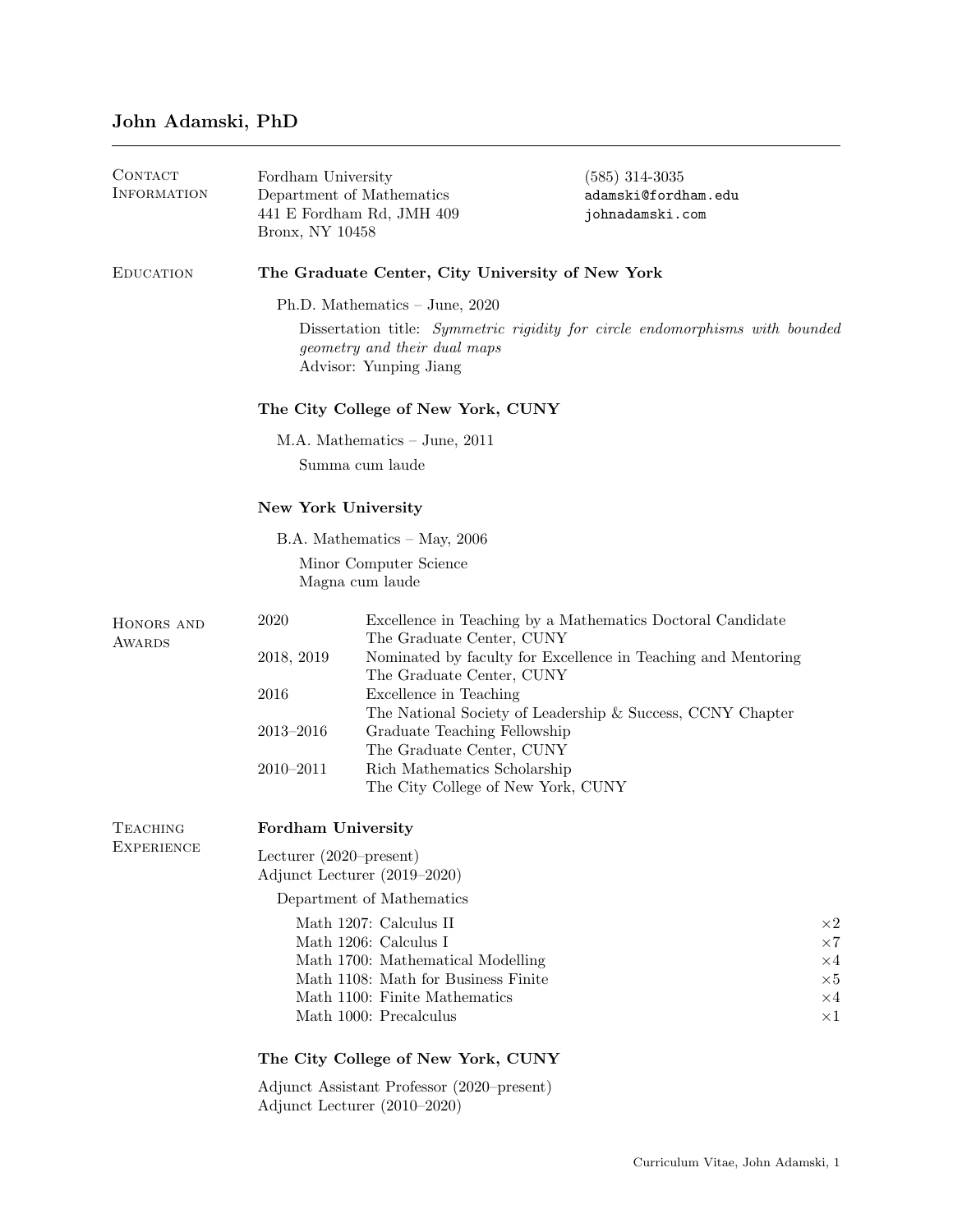Department of Mathematics

 ${\rm SFRVICE}$ 

|                | Math 39200: Linear Algebra and Vector Calculus for Engineers                                                                                               | $\times 2$               |  |  |  |
|----------------|------------------------------------------------------------------------------------------------------------------------------------------------------------|--------------------------|--|--|--|
|                | Math 39100: Methods of Differential Equations                                                                                                              | $\times 1$               |  |  |  |
|                | Math 21200: Calculus II with Introduction to Multivariable Functions                                                                                       | $\times 4$               |  |  |  |
|                | Math 20500: Elements of Calculus                                                                                                                           | $\times 3$               |  |  |  |
|                | Math 20300: Calculus III                                                                                                                                   | $\times 3$               |  |  |  |
|                | Math 20200: Calculus II<br>Math 20100: Calculus I                                                                                                          | $\times 7$<br>$\times 3$ |  |  |  |
|                | Math 19500: Precalculus                                                                                                                                    | $\times 5$               |  |  |  |
|                | Math 19000: College Algebra & Trigonometry                                                                                                                 | $\times 4$               |  |  |  |
|                | Math 17300: Introduction to Probability and Statistics                                                                                                     | $\times 8$               |  |  |  |
|                | Math 15000: Mathematics for the Contemporary World                                                                                                         | $\times 2$               |  |  |  |
|                | Math 08000: Fundamental Algebra and Geometry                                                                                                               | $\times 1$               |  |  |  |
|                | Office of Veteran Affairs                                                                                                                                  |                          |  |  |  |
|                |                                                                                                                                                            |                          |  |  |  |
|                | Math "Boot Camp"                                                                                                                                           | $\times 1$               |  |  |  |
|                | Workshop for veterans returning from Iraq/Afghanistan to prepare<br>for college entrance/placement exams<br>Developed course and syllabus                  |                          |  |  |  |
|                | Urban Scholars Program                                                                                                                                     |                          |  |  |  |
|                | <b>SAT Math</b>                                                                                                                                            | $\times 1$               |  |  |  |
|                | Workshop for high school students to prepare for the SAT                                                                                                   |                          |  |  |  |
|                | Developed course and syllabus                                                                                                                              |                          |  |  |  |
|                | Gateway Academic Center                                                                                                                                    |                          |  |  |  |
|                | Math 08000: Fundamentals of Mathematics                                                                                                                    | $\times 4$               |  |  |  |
|                | Math 07100: Fundamentals of Algebra                                                                                                                        | $\times 1$               |  |  |  |
|                | Workshops for students to prepare for college entrance/placement exams<br>Coordinated lessons with teaching assistants                                     |                          |  |  |  |
|                | Early College Program, City College Academy of the Arts (High School)                                                                                      |                          |  |  |  |
|                | Math 20100: Calculus I                                                                                                                                     | $\times 1$               |  |  |  |
|                | Math 07100: Fundamentals of Algebra                                                                                                                        | $\times 1$               |  |  |  |
|                | College courses taught to high school students                                                                                                             |                          |  |  |  |
|                | S.E.E.K. Program (Search for Education, Elevation, and Knowledge)                                                                                          |                          |  |  |  |
|                | Math 20500 Preview Workshop                                                                                                                                | $\times 1$               |  |  |  |
|                | Workshop for incoming freshmen enrolled in Math 20500                                                                                                      |                          |  |  |  |
|                | Coordinated lessons with teaching assistants                                                                                                               |                          |  |  |  |
|                | <b>Mathnasium Learning Center</b>                                                                                                                          |                          |  |  |  |
|                | Enrichment Program Leader (2008–2015)                                                                                                                      |                          |  |  |  |
|                | Upper East Side and Upper West Side NYC locations                                                                                                          |                          |  |  |  |
|                | Led groups of 2-4 students in grades 3-12 in math lessons supplemental to                                                                                  |                          |  |  |  |
|                | their regular school work                                                                                                                                  |                          |  |  |  |
|                | Worked one-on-one with high school students preparing for college entrance<br>exams                                                                        |                          |  |  |  |
| <b>SERVICE</b> | Faculty Supervisor for Fordham's Math Club, 2022.<br>Faculty Supervisor for Fordham's Putnam Competition team, 2021, 2022.                                 |                          |  |  |  |
| PUBLICATIONS   | Symmetric rigidity for circle endomorphisms having bounded geometry, J Adamski, Y<br>Hu, Y Jiang, Z Whe. Proc. Amer. Math. Soc. 150 (2022), pp. 3581-3593. |                          |  |  |  |